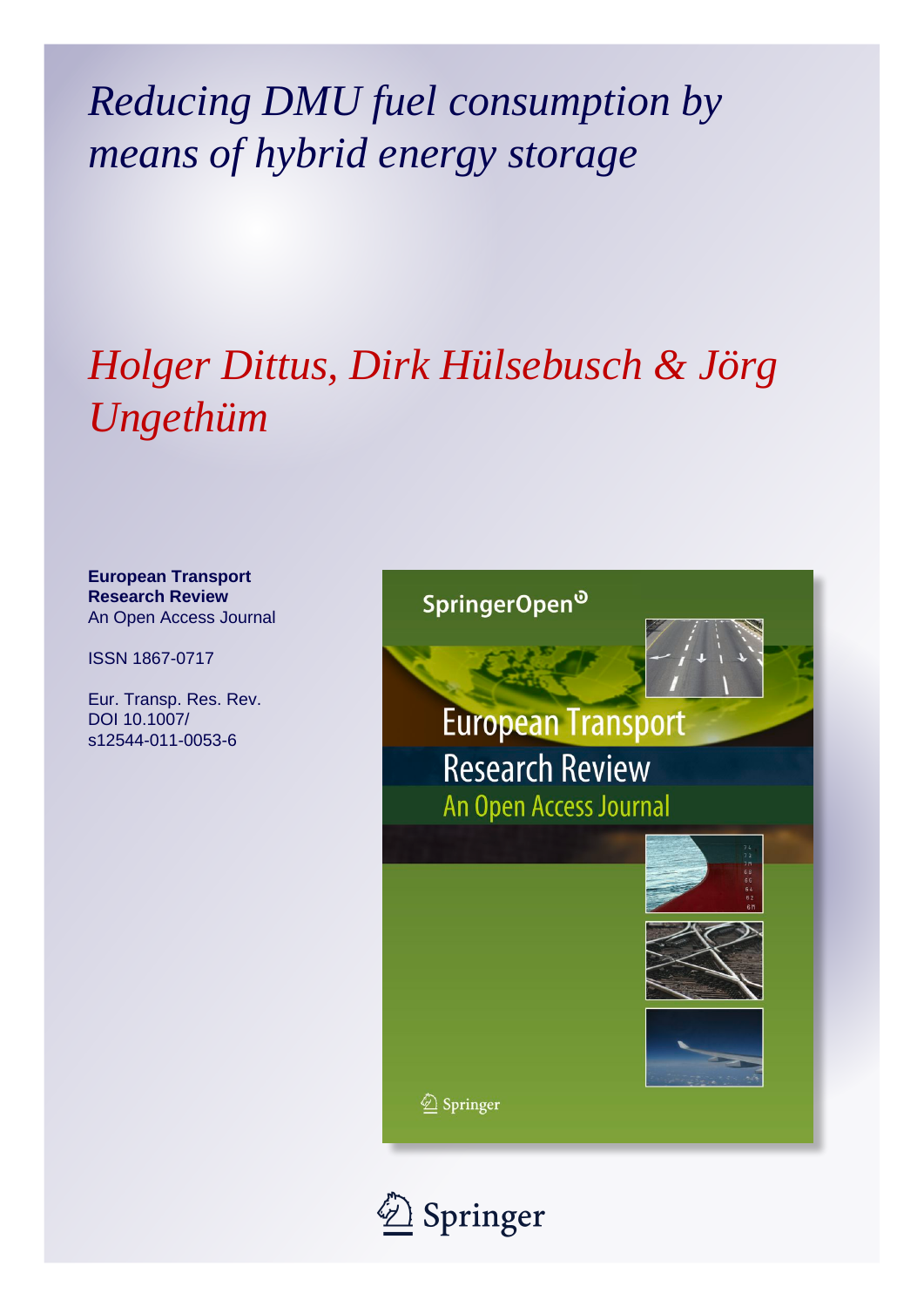**Your article is published under the Creative Commons Attribution license which allows users to read, copy, distribute and make derivative works from the material, as long as the author of the original work is cited. You may self-archive this article on your own website, an institutional repository or funder's repository and make it publicly available immediately.**

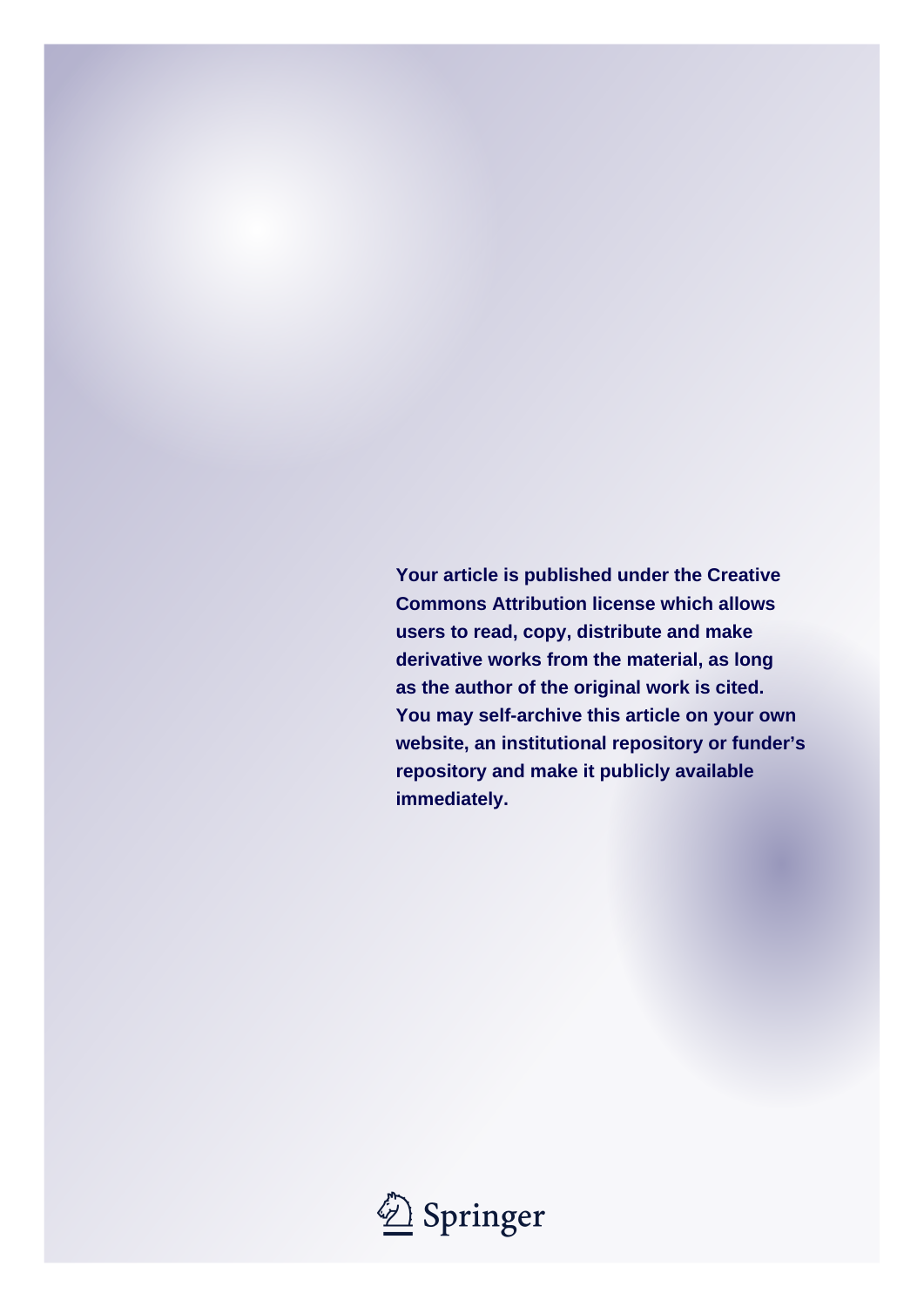ORIGINAL PAPER

# Reducing DMU fuel consumption by means of hybrid energy storage

Holger Dittus · Dirk Hülsebusch · Jörg Ungethüm

Received: 3 September 2010 /Accepted: 16 June 2011  $\circled{c}$  The Author(s) 2011. This article is published with open access at Springerlink.com

#### Abstract

Purpose This paper discusses a hybrid energy storage concept and its control strategy for hydro-mechanical DMUs. The hybrid energy storage consists of double layer capacitors and batteries. The new concept aims on reducing fuel consumption and avoiding unhealthy emissions during idling in station area.

Methods Development of a hybrid propulsion concept and control strategy requires adequate methods for modeling system behavior. The simulation environment Dymola is used to develop and evaluate the control strategy and for dimensioning the system components.

Results Simulations indicated fuel savings of up to 13% depending on track characteristics. Measurements of a scaled storage system in a HiL-environment showed good accordance of the simulated and measured behavior of battery and double layer capacitor.

Conclusions The newly developed storage system and its control strategy enable reduction of fuel consumption and unhealthy emissions in station areas.

Keywords Diesel multiple unit . Control strategy. Hybrid energy storage . Hardware in the loop . Fuel consumption

This work was originally presented on 10th Stuttgart International Symposium "Automotive and Engine Technology"

H. Dittus (⊠) · D. Hülsebusch · J. Ungethüm Institut für Fahrzeugkonzepte, Deutsches Zentrum für Luft- und Raumfahrt e.V., Stuttgart, Germany e-mail: holger.dittus@dlr.de

#### 1 Introduction

During the last ten years the general requirements for rail vehicles have changed mainly. The development is driven by

- increasing energy costs
- growing importance of life cycle costs compared to investment costs
- challenging emission regulations for diesel powered vehicles
- competition with other modes of transport.

As part of the Next Generation Train (NGT) project presented at InnoTrans 2008 scientists of German Aerospace Center (DLR) are developing intelligent concepts to meet future demands of vehicle requirements. In Germany diesel multiple units (DMU) are widely used in regional traffic on non-electrified lines. In 2003 Deutsche Bahn operated about 1300 DMUs [\[1\]](#page-11-0) and in 2004 more than 75% of diesel traction train kilometres of Deutsche Bahn were accomplished by DMUs. This is a share of 18.1% of Deutsche Bahn's overall train kilometres in passenger transport [\[2](#page-11-0)]. DMUs are essential to provide passenger service in regional traffic on lines with low utilization. They are either single coaches or fixed coupled coaches consisting of 2 or max. 3 power cars. Normally each power car is driven by one medium power diesel engine (250 kW–560 kW) which is often a derivate of truck or industrial engines. Basically three variants of propulsion systems are used in DMUs: diesel-electric, diesel-hydraulic and diesel-hydro-mechanical. In terms of efficiency the hydro-mechanical propulsion system is superior to the other ones, reaching a maximum efficiency of 95% compared to 85% for electric and hydraulic power trains [[3](#page-11-0), [4](#page-11-0)].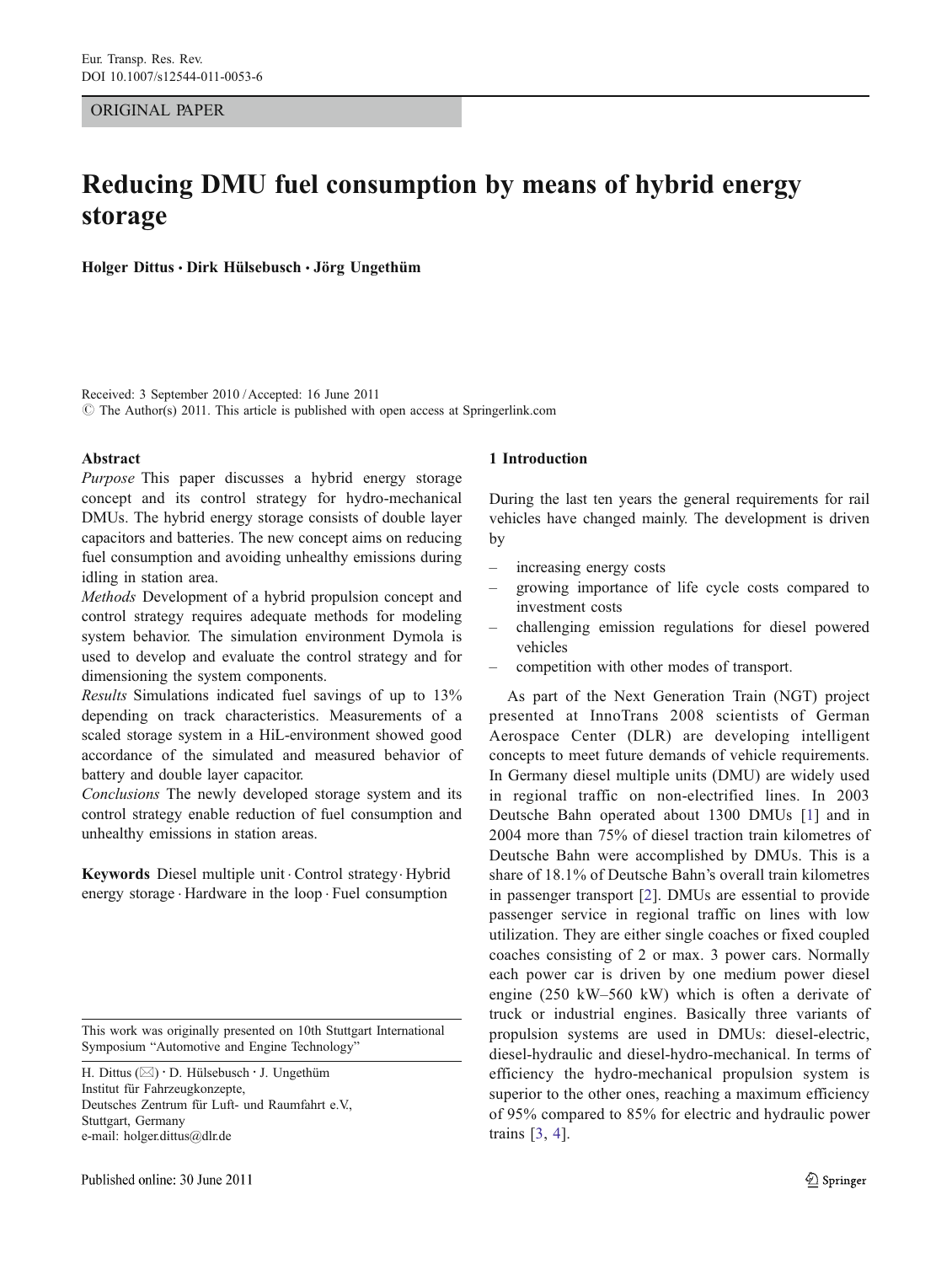The diesel engine also powers auxiliary systems such as air compressors, engine cooling, air conditioning and electric onboard system. In literatures [\[4](#page-11-0)–[7](#page-11-0)] the share of energy used for the auxiliary systems ranges between 5% and more than 20% of total fuel consumption depending on source of information and use case. Typical engine load profiles of DMUs point out that the engine is operated at low load over a significant amount of time, for example during station stops when the engine is only powering auxiliary loads. According to [\[8](#page-11-0)] a typical DMU in Germany is stopped for about 30% of time. Measurements performed by the Danish public transport provider DSB show that the maximum engine power is requested only for about 21% of time while for more than 41% of time the engine is idling with low or no load [[9\]](#page-11-0). As a result of low load the overall efficiency of a diesel engine is far away from its optimum resulting in increased fuel consumption as well as noise and pollutant emissions during station stops.

Typical operational cycles of DMUs consist of 4 phases: Acceleration, cruising, coasting and braking (Fig. 1). During acceleration high traction power is needed while when cruising with constant speed traction power is only needed to overcome the resistance forces. In the coasting phase no traction power is applied. The kinetic energy keeps the vehicle rolling while speed decreases due to the resistance forces. Optionally auxiliary units are powered by recuperated energy during this phase. In the braking phase the vehicle decelerates using mechanic brakes, hydrodynamic brakes or electric drives with brake resistors [\[10](#page-11-0)]. Typically, journey time between two stations is fixed in the time table. If the acceleration is increased by providing additional power in the acceleration phase (boost-effect) then the better performance helps extending the coasting phase where no traction power is applied, eventually leading to improved fuel economy [\[11](#page-11-0)].

In conventional DMUs recuperation of braking energy is not possible and the kinetic energy is dissipated by the brake systems. In contrast electric vehicles typically recuperate 12 to 42% of line energy (depending on type



Fig. 1 Typical operational cycle of DMU with acceleration (I), cruising (II), coasting (III) and braking phase (IV). Maximum speed 120 km/h, travelled distance 5 km, max. acceleration 1.0 m/s², brake deceleration  $0.6 \text{ m/s}^2$ 

of service, driving style, network characteristics, vehicle type…) [[5,](#page-11-0) [12](#page-11-0), [13\]](#page-11-0). One option to recuperate braking energy in DMUs is the use of onboard energy storages [\[14](#page-11-0)– [17](#page-12-0)]. Measurements done on diesel electric multiple units with two 200 kW energy storages showed a fuel consumption reduction of more than 8% during driving [\[18](#page-12-0)]. For a generic DMU (mass 102 t, vMax 120 km/h, deceleration 0.6 m/s<sup>2</sup>, regenerative braking for  $v > 10$  km/h) roughly 14 kWh of braking energy are available at the wheel. The amount of recoverable braking energy is limited by maximum power of the storage system. Fig. 2 displays the correlation of vehicle speed, maximum storage power and storable braking energy at wheel for the whole vehicle. With a 200 kW (300 kW) storage system roughly 2.8 kWh (4.1 kWh) could be regenerated in the braking phase.

Based on the topics described above the following requirements for a concept of a hybrid hydro-mechanical DMU are defined:

- 1. Improve fuel economy by recuperation of braking energy.
- 2. Increase overall engine efficiency by avoiding low load engine operation.
- 3. Avoid noise and emissions within stations by switching off diesel engines and powering auxiliary systems with stored energy.
- 4. Provide additional traction power while accelerating (boost-effect).

This paper discusses a new hybrid propulsion concept for hydro-mechanical DMUs. For the hybrid propulsion system an energy storage system consisting of double layer capacitors and batteries is developed. It is modelled as part of the DMU propulsion system to compare performance and fuel consumption of the hybrid against a conventional DMU. In the second part of the paper the integration of the simulation model in hardware in the loop environment is described. The DMU model is used to simulate train environment and drive train while a scaled energy storage including converter and auxiliary load is built up in hardware on a test bench. Through this approach both the thermal and electrical behaviour of this energy storage system in the given application are evaluated.



Fig. 2 Storable braking energy for different velocities and energy storage charge powers (102 t, deceleration rate 0.6 m/s², regeneration of braking energy possible for v>10 km/h)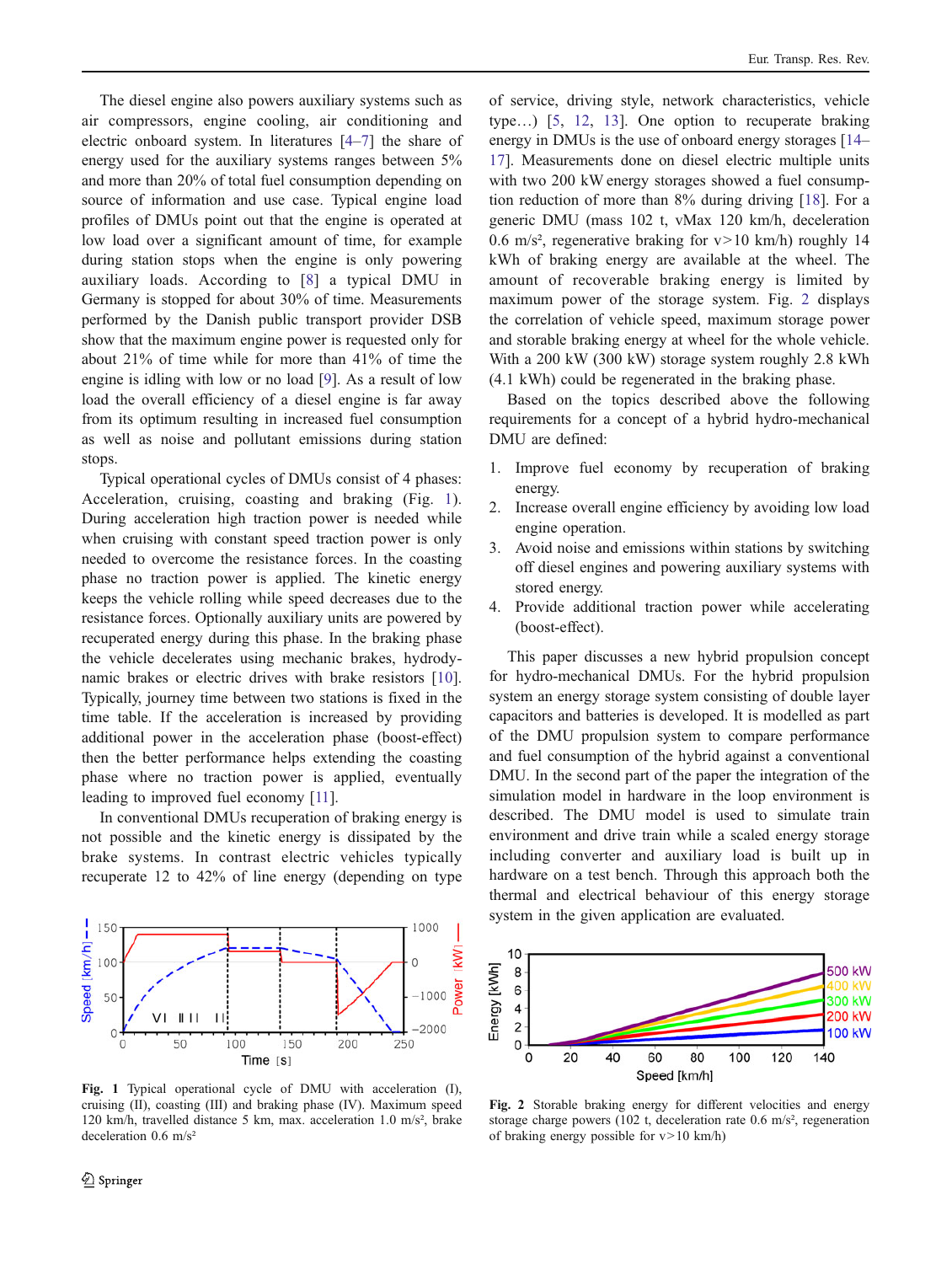#### 2 Development of a hybrid propulsion concept

The generic DMU considered in the following is equipped with two power packs each consisting of diesel engine, transmission, generator and auxiliaries (Fig. 3). The sixspeed transmission includes a hydrodynamic torque converter for start-up when standing. A converter lockup clutch enables controlled bridging of the torque converter; if bridged the first gear operates like a mechanic gear. Gears two to five are mechanic gears. In DMUs auxiliaries are either powered mechanically, electrically or hydrostatically. Because generator and electrical onboard system are already on the vehicle electrically powered auxiliaries are assumed for the conventional and hybrid DMU. The hybrid DMU concept is based on the layout of the conventional DMU. Basically the layout is a parallel hybrid system using an electric drive mounted between diesel engine and transmission (Fig. 4). The electric drive replaces the generator of the conventional DMU. A clutch mounted between diesel engine and electric drive allows disconnecting and switching off the diesel engine during coasting and braking.

#### 2.1 Energy storage system

A storage system for the described application should fulfil the following requirements (all numbers account for one power pack):

- discharge power for auxiliaries in stand still 35 kW, during acceleration 55 kW
- traction support power $\sim$ 100 kW, charge power in braking phase 150 kW
- required energy during stand still 2.9 kWh (35 kW for 5 min)
- high operational availability, robustness, redundancy, lifetime
- additional mass of the energy storage components is limited to 1 t per power pack

For the given application double layer capacitors and batteries are taken into account. Flywheel storage systems are not considered because they are still under development, mechanically complex and some safety issues are still open [[19\]](#page-12-0). The main advantages of double layer capacitors are high power density and a great number of load cycles. The disadvantages are limited energy density and therefore high costs for high energy applications. Batteries on the other hand can store more energy but are more expensive



Fig. 3 Traction drive schematic of conventional DMU with electric auxiliaries



Fig. 4 Traction drive schematic of hybrid DMU with energy storage and electric drive

concerning power. The main disadvantage of batteries is lifetime in terms of duty cycles. While double layer capacitors provide up to 1 million duty cycles batteries only last for up to 5000 duty cycles when the full capacity is used [\[20](#page-12-0), [21\]](#page-12-0). Therefore only a limited range of 10 to 20% of the available energy is used during charge and discharge cycles.

The energy storage in the hybrid DMU has to fulfil two main requirements:

- When the DMU is stopped, discharge power of the storage is low but the amount of energy required sums up over time. This discharge profile would perfectly fit to battery storage.
- During braking energy is available in a short period of time requiring high power capability. Double layer capacitors would fit very well to this load profile.

The main requirements for the energy storage are a usable capacity of 2.9 kWh and a charge power of 150 kW. Based on these requirements double layer capacitor storage, battery storage and hybrid energy storage (HES) consisting of double layer capacitors and batteries are compared. The concept of hybrid energy storage is already discussed for use in light railway vehicles [\[22](#page-12-0)]. The idea is to combine the advantages of both storage technologies and to eliminate the disadvantages as far as possible. Each of the storage systems is sized according to the requirements mentioned above. For the double layer capacitor storage the usable energy determines the storage sizing while for the battery storage the charge power is the dominant criterion. Table [1](#page-5-0) displays the resulting storage characteristics based on selected technical specifications of each storage technology [[23,](#page-12-0) [24\]](#page-12-0). The hybrid energy storage weighs 20% less than the other alternatives while its usable capacity and charge power exceed the requirements. Therefore the hybrid energy storage is chosen for the given application.

In the hybrid DMU with HES the battery is used to power the auxiliaries in stand still and during acceleration. The power demanded from the battery is limited by the maximum power of the auxiliaries keeping mass and costs of the battery system low. Because of the low charge power it is not possible to store the energy requested for long station stops during the braking phase. Therefore the battery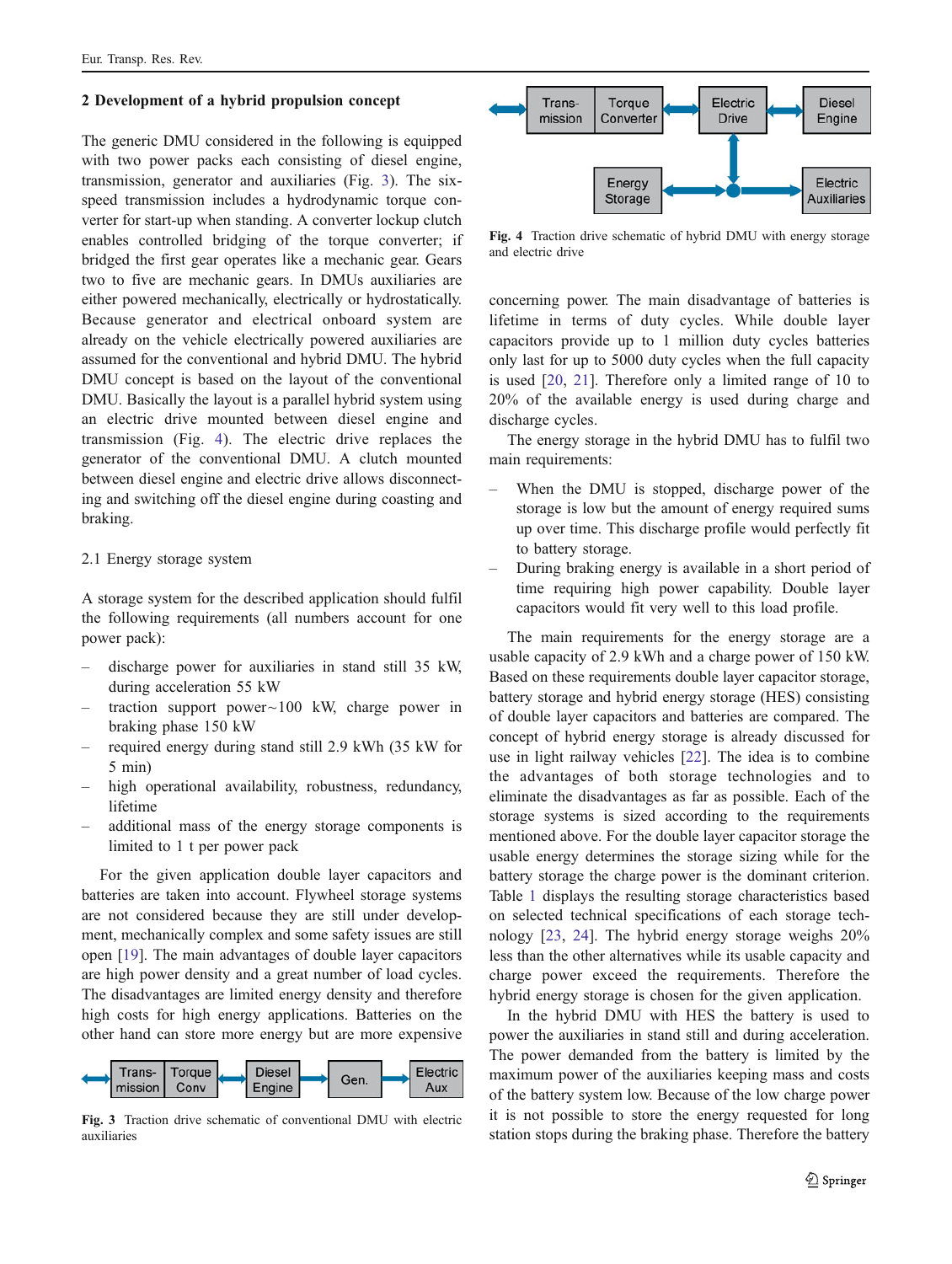| of storage<br>iirements | Unit          |     | Double layer capacitor storage | Battery storage          | Hybrid energy storage |  |
|-------------------------|---------------|-----|--------------------------------|--------------------------|-----------------------|--|
|                         | Power         | kW  | 445                            | 180                      | 240                   |  |
|                         | Usable Energy | kWh | 3.18                           | $8.95(10\% \text{ DoD})$ | 4.26                  |  |
|                         | Storage mass  | kg  | 1136                           | 1152                     | 839                   |  |

<span id="page-5-0"></span>Table 1 Comparison designs for given requ based on [[23](#page-12-0), [24\]](#page-12-0)

is also charged during cruising and coasting phase. Due to safety reasons a Lithium-Iron-Phosphate battery system is chosen. Compared to other Lithium battery systems this material combination provides very good thermal stability and high performance in terms of power and lifetime at relatively low costs [[25\]](#page-12-0). The double layer capacitors are mainly used to recuperate braking energy with high power and to support traction.

# 2.2 Hybrid energy storage topology

Basically three topologies are possible for the hybrid storage. Each concept has its advantages and drawbacks which are discussed in the following.

The passive HES is the simplest topology (Fig. 5). It sets aside usage of the full capacity respectively the full voltage range of the double layer capacitor storage. It provides the possibility to damp short power peaks with the double layer capacitor storage and to provide power from the battery over longer periods of time. The voltage level of storages and auxiliary systems is almost constant. There is no need for adaptation of double layer capacitor and battery voltage because they are always the same. Therefore the requirements concerning the voltage range of the electric drive inverter are low. In addition no extra converter is necessary resulting in cost savings for power electronics. The parallel connection of both storages causes redundancy and safeguards the system against failure. The main drawback is that no active control of double layer capacitor and battery is possible resulting in low utilization of double layer capacitor capacity.

In the active HES with constant terminal voltage the double layer capacitor storage is connected to the battery via a bidirectional DC/DC converter (Fig. 6). Double layer capacitor voltage is either always above or always below battery voltage to leave a 2-quadrant step down or step up DC/DC-converter sufficient. The decoupling of battery and double layer capacitor voltage allows utilizing a wide range of double layer capacitor capacity while the voltage level of electric drive and auxiliaries remains almost constant resulting in lower requirements for the associated power electronics. This topology also provides redundancy of battery and double layer capacitor; if one of the storage systems fails, then the auxiliaries are powered by the remaining storage system. Main disadvantages result from the necessity for a bidirectional DC/DC converter with high power capability eventually leading to high costs, high mass and increased converter losses. In addition the response time of the DC/DC-converter has to be low to avoid short peaks in battery power.

In the active HES with variable terminal voltage the double layer capacitor storage is connected directly to the inverter of the electric drive (Fig. [7\)](#page-6-0). The double layer capacitor storage is intended to work in a voltage range above battery and auxiliary voltage. The stored energy may be used for traction support and/or to power auxiliaries. Battery storage and auxiliaries are connected in parallel using the same almost constant voltage level. They are connected to the double layer capacitor via a DC/DCconverter. The DC/DC-converter is unidirectional with relatively low power requirement lowering power electronics expenses. By a switchable line connecting double layer capacitor and auxiliaries high redundancy in case of battery or converter failure is achieved. The main disadvantage of this concept is the extended voltage range of the electric drive inverter. In this system traction support with battery energy is not possible, but due to the low power capability of the battery this is only a minor drawback.





Fig. 5 Passive hybrid energy storage Fig. 6 Active hybrid energy storage with constant terminal voltage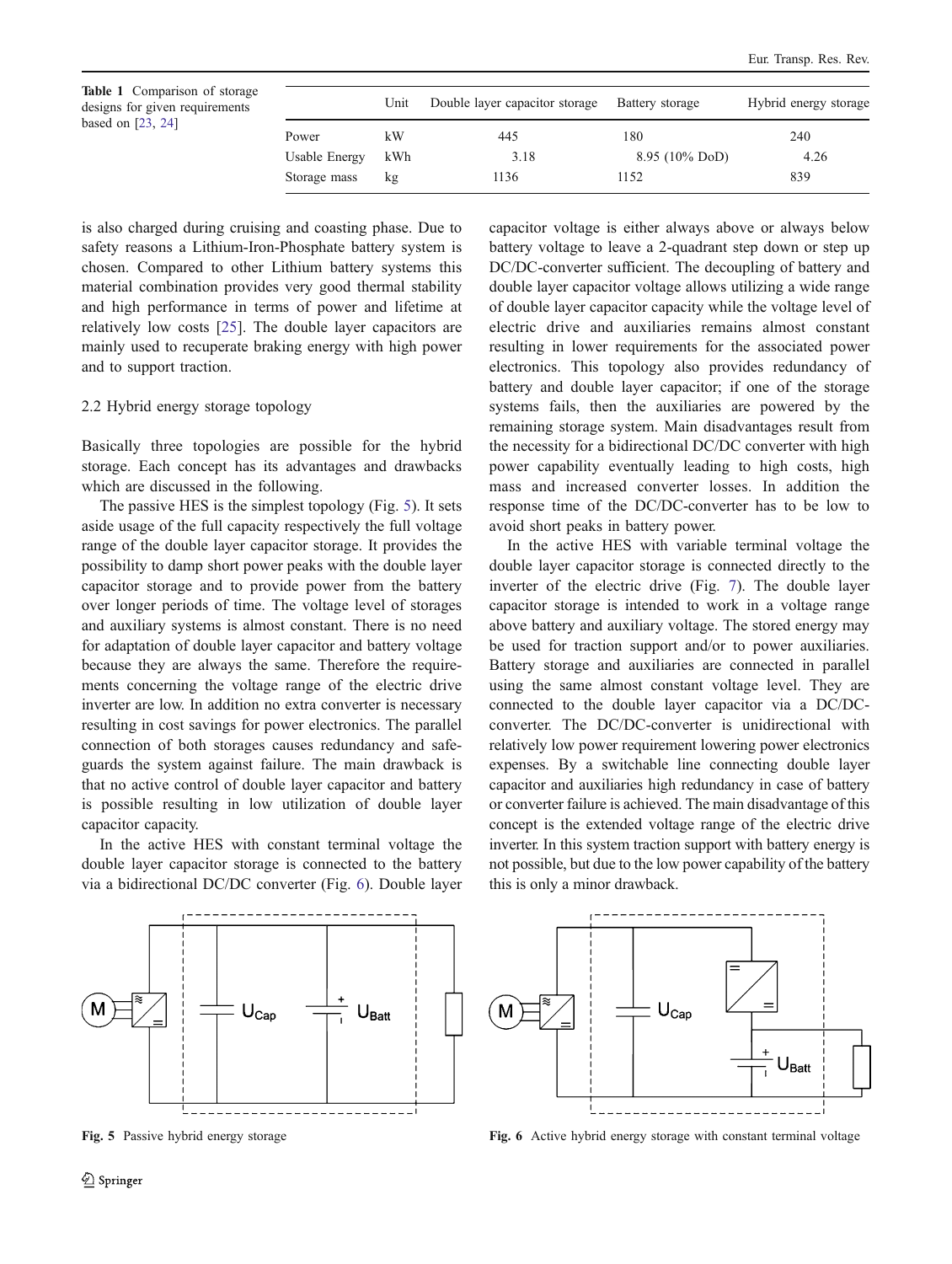<span id="page-6-0"></span>

Fig. 7 Active hybrid energy storage with variable terminal voltage

For the hybrid DMU concept the third topology (active HES with variable terminal voltage) is chosen because it offers the most advantages in the given application.

#### 3 Modelling and simulation

Performance and fuel consumption of the hybrid DMU are compared to a conventional DMU in simulations with identical general conditions. In both cases only half of the train (one power pack) is modelled; therefore all results shown account for one power pack. The DMUs are modelled in the simulation environment Dymola using the modelling language Modelica [\[26](#page-12-0)]. All models used are part of the modelling libraries "AlternativeVehicles" and "RailwayVehicles" which are developed by German Aerospace Center [[27\]](#page-12-0). Fig. 8 shows the top layer of the hybrid DMU model including the main components such as internal combustion engine, gearbox, electric motor and

energy storages. Table [2](#page-7-0) summarizes characteristic parameters of conventional and hybrid DMU. Driving resistance coefficients are identical but the vehicle mass of the hybrid DMU exceeds the conventional DMU's mass by one ton per power pack.

# 3.1 Auxiliary load profile and driving cycles

The auxiliary systems are distinguished between air conditioning, air compressor and electric onboard systems. While engine cooling power is modelled as a constant share (4%) of the actual engine power the auxiliaries are each modelled as a repeating time dependent load profile characterised by maximum power, power share and duty ratio. Fig. [9](#page-7-0) displays the resulting time dependent load profile. During station stops the auxiliaries are powered either by the diesel engine or by the energy storage.

For the simulation runs synthetic driving cycles on a level track are used. Real life cycles have not been used to ensure easy understanding of the results and to avoid the optimization of the storage system for exactly one specific drive cycle. The drive cycles used represent typical operational profiles of regional DMUs. They are defined by station distance, maximum velocity, time reserve and deceleration rate in the braking phase. Departure times at the stations are fixed for each simulation setup resulting in station stop times ranging from 25 s to 150 s. Each driving cycle is repeated five times with the DMU being stopped at the station until departure time in the station is reached. Within one simulation setup the duration of the whole journey including station stops is equal for conventional and hybrid DMU. Differences in travel time on track due to



Fig. 8 Top layer of dymola simulation model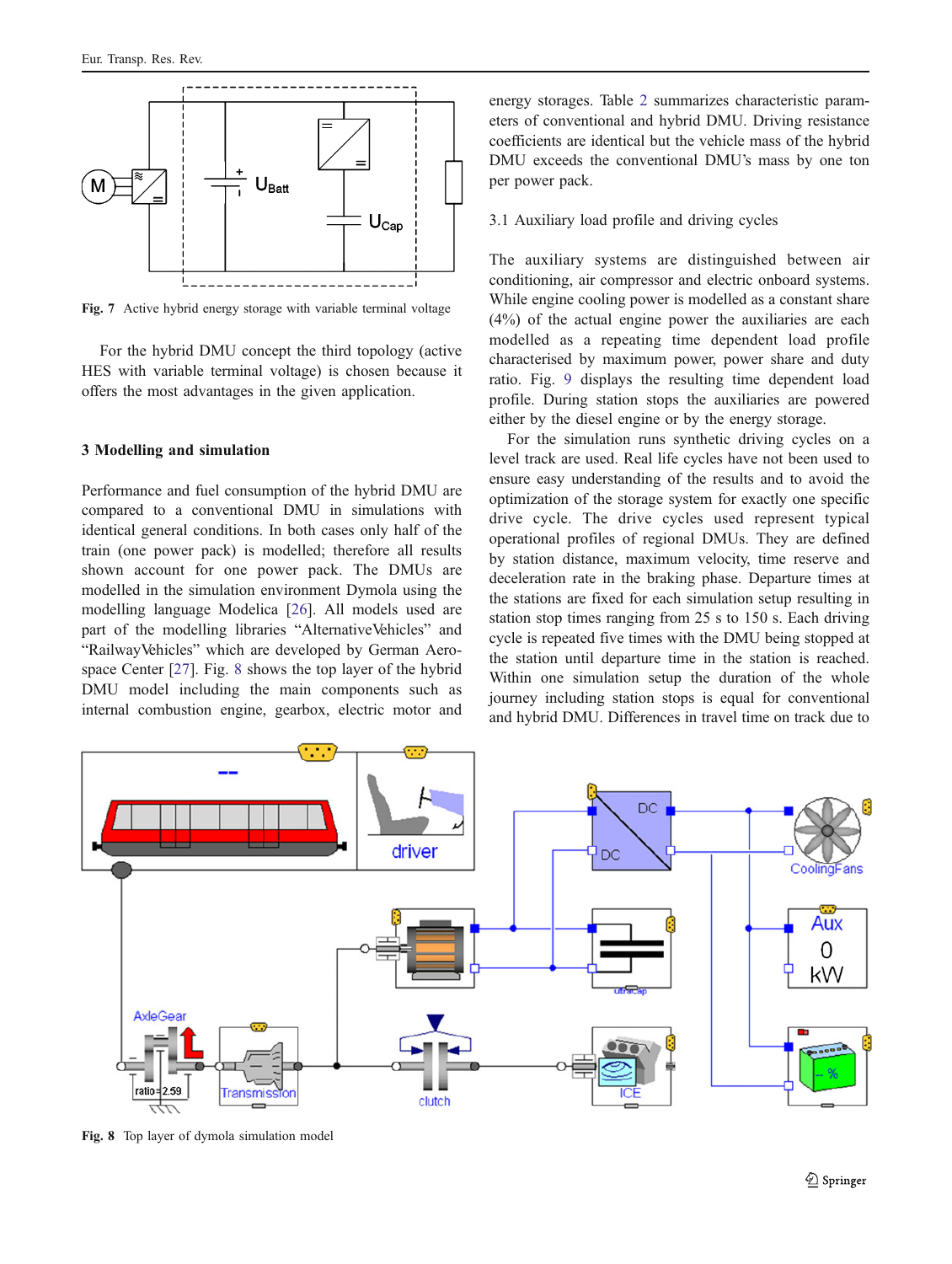|                                     | conventional DMU                      | hybrid DMU     |  |  |  |
|-------------------------------------|---------------------------------------|----------------|--|--|--|
| Vehicle parameters                  |                                       |                |  |  |  |
| Davis coefficient A                 | 1850 N                                |                |  |  |  |
| Davis coefficient B                 | $70 \text{ N/(m/s)}$                  |                |  |  |  |
| Davis coefficient C                 | 5 $N/(m/s)^2$                         |                |  |  |  |
| Total mass                          | 100 <sub>t</sub>                      | 102 t          |  |  |  |
| Max. acceleration/avg. deceleration | $1.0 \text{ m/s}^2/0.6 \text{ m/s}^2$ |                |  |  |  |
| Max. velocity                       | $140$ km/h                            |                |  |  |  |
| Engine parameters                   |                                       |                |  |  |  |
| Rated power/rated torque            | 560 kW (2000 rpm)/3200 Nm (1200 rpm)  |                |  |  |  |
| Fuel consumption (best point)       | 195 $g/kWh$                           |                |  |  |  |
| Transmission parameters             |                                       |                |  |  |  |
| Gear ratio range/axle gear ratio    | $3.36 - 0.62/2.59$                    |                |  |  |  |
| Electric drive parameters           |                                       |                |  |  |  |
| Generator power elec./max. torque   | 60 kW/770 Nm                          | 200 kW/2000 Nm |  |  |  |
| Motor power elec./max. torque       |                                       | 90 kW/1200 Nm  |  |  |  |
| Fixed efficiency                    | 90%                                   | 90%            |  |  |  |

<span id="page-7-0"></span>Table 2 Vehicle and propulsion systems parameters of conventional and hybrid DMU

higher acceleration rates are compensated by extended stop times in the stations. The station distances simulated are 5 km and 7.5 km with speed limits of 100, 120 and 140 km/ h. Table [3](#page-8-0) summarizes the drive cycle parameters and the calculated fuel savings compared to the conventional vehicle in the same drive cycle. The fuel savings are directly proportional to the reduction of  $CO<sub>2</sub>$ -emissions.

#### 3.2 Simulation results

Fig. 9 Time dependent load profile of auxiliary systems

Mainly two factors contribute to fuel savings and  $CO<sub>2</sub>$ reduction of the hybrid DMU. The first contributor is the additional power of the electric drive which leads to increased tractive effort. Therefore the hybrid DMU accelerates faster which results in longer coast phases where the diesel engine is switched off. This effect is apparent when comparing simulation setups 1, 2 and 3 or 6, 7 and 8. The sooner the hybrid DMU starts coasting, the lower is the resulting fuel consumption compared to the conventional DMU.

The second contributor to fuel savings is the possibility to switch off the diesel engine during station stops. Inside stations the diesel engine is operated at low load because the power demanded by the auxiliaries is small. This operation regime results in low engine efficiency and therefore high specific fuel consumption. When comparing the simulation setups with identical maximum velocity and coasting position but different station stop times (i.e. setup 1 and 4 or 6 and 9) the velocity profile and therefore fuel consumption during driving is the same, but the fuel savings are higher when station stop time is increased.

The comparison of the different simulation setups with a station distance of 7.5 km indicates, that the fuel consumption reduction achieved with the hybrid system increases with decreasing velocity. In these driving cycles the average fuel consumption simulated with a maximum speed of 140 km/h is 91.9% compared to 89.8% with a maximum speed of 120 km/h. Another important result is the correlation of fuel consumption reduction and station distance. Simulation setups 11, 12 and 13 refer to a station distance of 5 km. All simulated cases with the shorter station distance show a significant reduction of fuel consumption compared to the setups with corresponding maximum speed and 7.5 km station distance.

In the following one exemplarily simulation setup is discussed in detail to illustrate the mechanisms leading to fuel savings. The results presented refer to simulation setup no. 10 which is a driving cycle with a station distance of

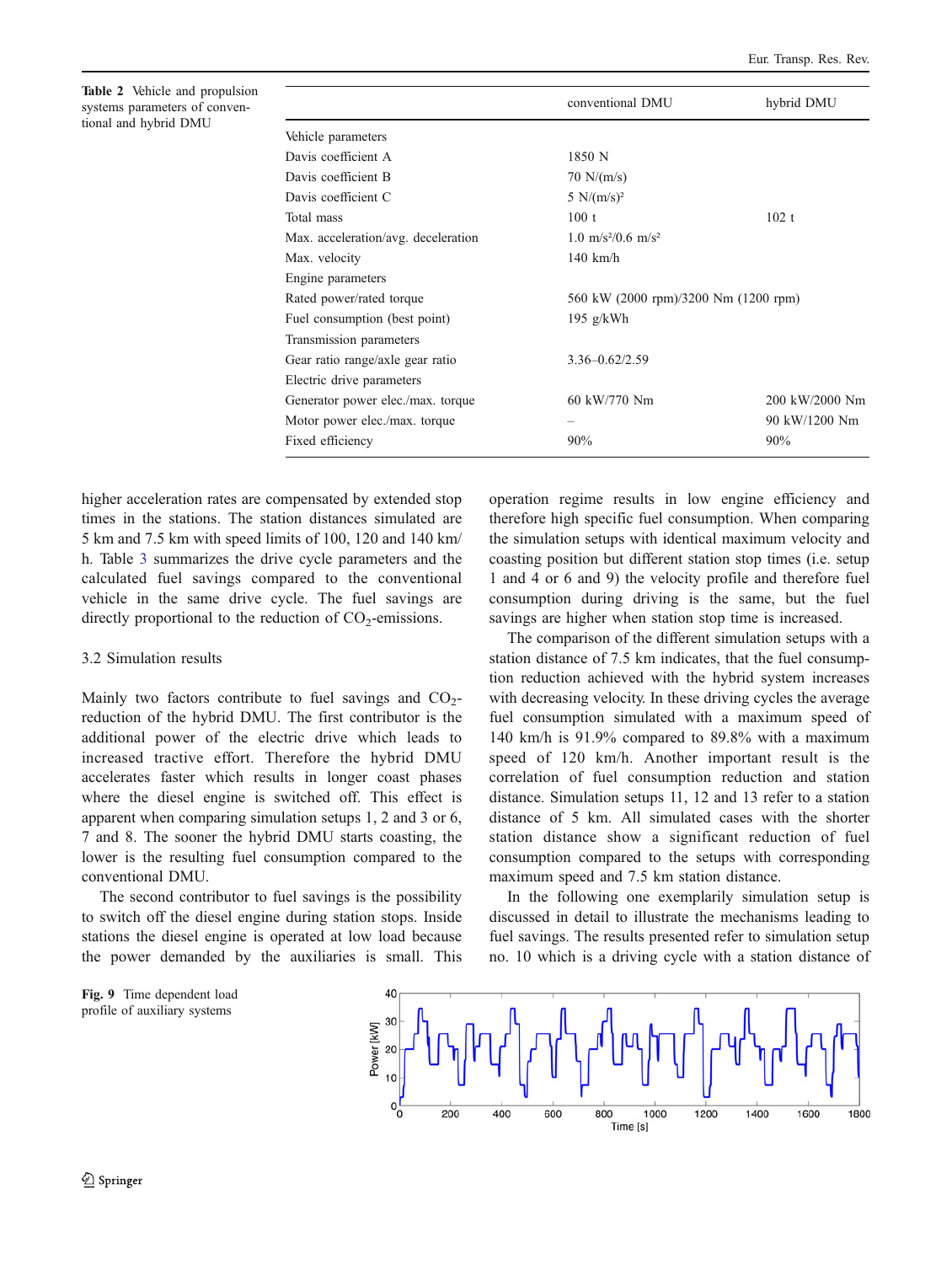<span id="page-8-0"></span>Table 3 Simulated drive cycles and fuel consumption compared to conventional DMU

| Setup<br># | Maximum<br>Velocity<br>[km/h] | Station<br>Distance<br>[km] | Coasting<br>Position<br>$\lceil m \rceil$ | Average<br>Station Stop<br>Time $[s]$ | Fuel<br>consumption<br>$\lceil\% \rceil$ |
|------------|-------------------------------|-----------------------------|-------------------------------------------|---------------------------------------|------------------------------------------|
| 1          | 140                           | 7.5                         | 5500                                      | 93                                    | 93.0                                     |
| 2          | 140                           | 7.5                         | 4450                                      | 87                                    | 91.1                                     |
| 3          | 140                           | 7.5                         | 4000                                      | 83                                    | 90.3                                     |
| 4          | 140                           | 7.5                         | 5500                                      | 43                                    | 93.6                                     |
| 5          | 140                           | 7.5                         | 4450                                      | 37                                    | 91.6                                     |
| 6          | 120                           | 7.5                         | 5500                                      | 73                                    | 90.3                                     |
| 7          | 120                           | 7.5                         | 4950                                      | 69                                    | 89.7                                     |
| 8          | 120                           | 7.5                         | 4000                                      | 51                                    | 88.5                                     |
| 9          | 120                           | 7.5                         | 5500                                      | 23                                    | 90.7                                     |
| 10         | 120                           | 7.5                         | 4950                                      | 19                                    | 90.0                                     |
| 11         | 140                           | 5.0                         | 3000                                      | 97                                    | 89.7                                     |
| 12         | 120                           | 5.0                         | 3000                                      | 88                                    | 86.6                                     |
| 13         | 100                           | 5.0                         | 3000                                      | 65                                    | 89.4                                     |

7.5 km, a time reserve of 3% and a maximum speed of 120 km/h. The simulated velocity profile and the power used for traction are displayed in Fig. 10. Due to the additional traction power the hybrid DMU accelerates faster than the conventional DMU. Eventually the hybrid DMU needs 15 s (18%) less time to reach maximum speed.

Power and state of charge (SOC) profiles of the storages (Fig. 11) illustrate this behaviour. When the DMU is stopped the battery powers the auxiliary units. After 30 s the peak in double layer capacitor power marks the moment when the diesel engine is started. During acceleration in first gear the diesel engine powers the DMU without traction support from the storage because the engine torque already exceeds the torque limit of the hydrodynamic



Fig. 10 Velocity profile (top) and drive power (bottom) of conventional and hybrid DMU



Fig. 11 Power at storage terminals (top) and state of charge (bottom) of battery and double layer capacitor storage

torque converter. After 45 s the transmission shifts to second gear and the electric drive supports traction. Auxiliaries and engine cooling are powered by the battery. The engine power used to drive these components in conventional DMU is available as additional tractive power in hybrid DMU. When the double layer capacitor is discharged the battery still powers the auxiliaries. Therefore even with empty double layer capacitor more engine power is available for traction than in the conventional DMU.

Fig. [12](#page-9-0) displays the primary energy consumption of conventional and hybrid DMU and the distribution of energy. The fuel consumption of the hybrid DMU is reduced by 10% compared to the conventional DMU,  $CO<sub>2</sub>$ -emissions are reduced by the same percentage. As a result of avoiding operating the diesel engine at low load during station stops engine efficiency is increased from 37.3% in the conventional DMU to 40% in the hybrid vehicle. The amount of energy dissipated in the mechanical brakes is reduced by 38% and the energy needed to overcome running resistance is slightly increased to 1.9% as a result of the increased velocity during acceleration phase. The losses in the drive train components including energy storages are significantly higher than in the conventional DMU. This is caused by the recuperation because additional losses emerge from the transmission, electric drive and storage components.

#### 4 Test bench setup

In addition to modelling and simulation of the entire rail vehicle, a hardware test bench is developed to validate the thermal and electrical behaviour of the HES concept. Furthermore, an alternative way of realizing a hardware in the loop test bench with the tool chain Modelica,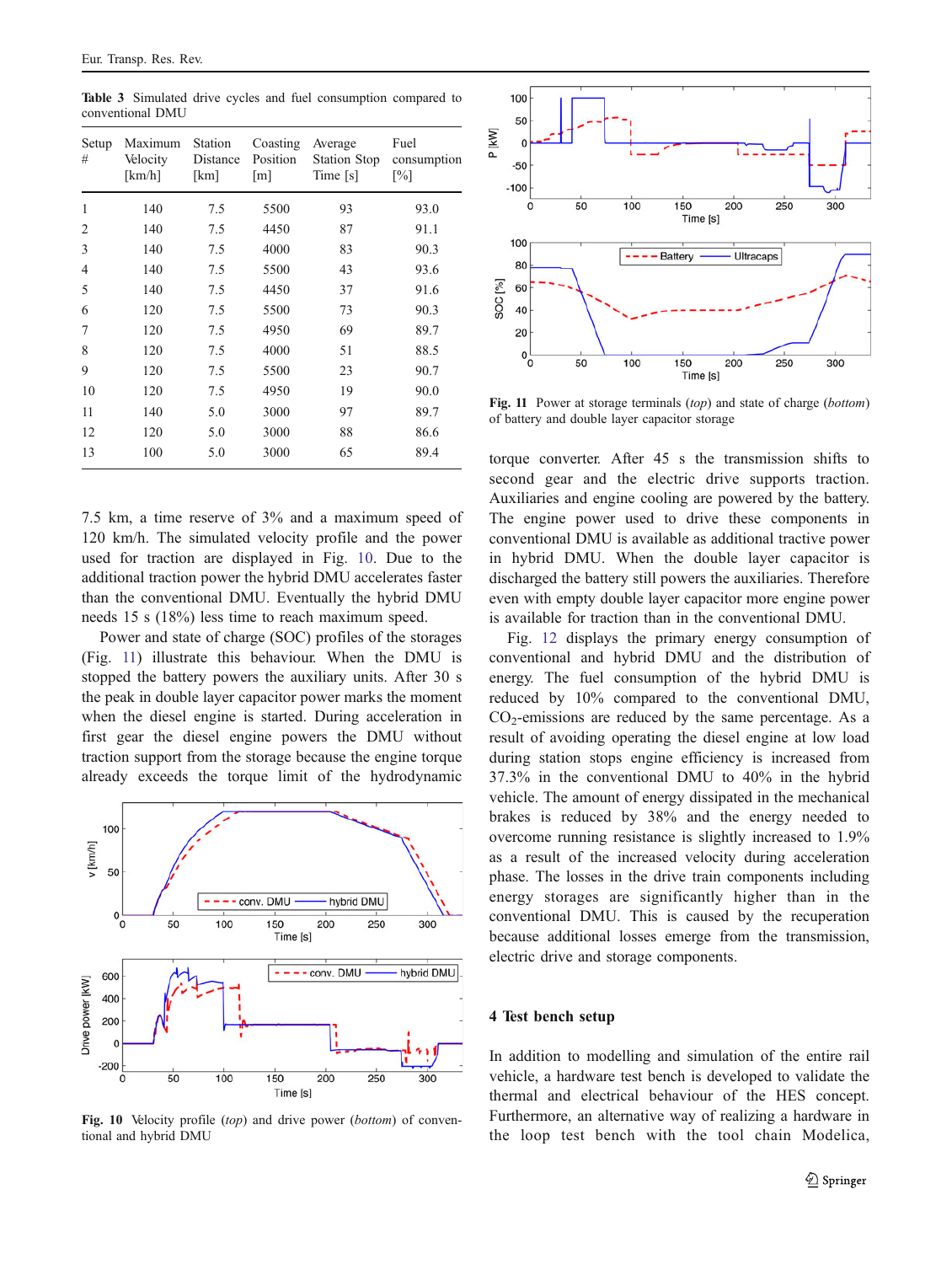<span id="page-9-0"></span>Fig. 12 Simulated energy consumption of conventional and hybrid DMU (top) and distribution of primary energy (bottom) amongst diesel engine (ICE), running resistance (Res), brake (MechBrake), drive train losses (DriveTrain), and auxiliaries & engine cooling (Aux & Cooling)



MATLAB/Simulink and xPC is shown. To reduce technical effort and costs, a scaled hardware model of the hybrid energy storage is set up and tested by electronically controlled sources and loads. Due to electrical safety reasons the maximum operating voltage of the entire test bench is limited to 50 V. A combination of purchasable hardware components is selected which results in a scaling factor regarding energy storage capacity and continuous power capability compared to the real sized energy storage (Table 4).

A step-down converter with a maximum output current of 250 A connects the different voltage levels of battery and double layer capacitor. The power limit of the step-down converter at battery voltage level is approximately 3 kW corresponding to 96 kW at 410 V for the real sized system. Taking into account the scaling factors between real system and test bench components, the K2 Energy battery [[23\]](#page-12-0) and the Maxwell double layer capacitor stack [\[24](#page-12-0)] on the test bench each behave like one pack in the real sized system. The main difference between real system and test bench system is the voltage ratio between double layer capacitor and battery. In the real sized system battery voltage is  $\frac{1}{2}$ , whereas on the test bench the voltage is  $\frac{1}{4}$  of maximum double layer capacitor voltage. Nevertheless the increased losses of the DC/DC converter due to its lower efficiency are expected to be small.

Except of electric drive, energy storages, DC/DCconverter and auxiliary load all drive train components are simulated by the Modelica hybrid DMU model introduced before. The signals needed to control the system are fed to the simulation model from measured values of the corresponding test bench components.

In general, system models must be strongly simplified to make them run on a hard real time system like dSPACE or xPC. Especially the usage of highly efficient variable step solvers like DASSL is not possible in hard real time mode. To avoid any loss of modelling precision a client/server architecture is chosen. The system simulation runs on a conventional PC and acts as a simulation server for a lean hard real time task which implements the control and safety system. The latter is implemented in MATLAB/Simulink and runs on an xPC real time system. The communication and synchronization of both systems is realized via a dedicated point-to-point Ethernet connection using the User Data Protocol (UDP).

Starting from the real time system (xPC) all other components and measuring systems are controlled via a Controller Area Network (CAN). The electrical motor/

| nparison of real<br>ind test bench |                        | Parameter                       | Unit | Real system  | Test system | Scaling factor |
|------------------------------------|------------------------|---------------------------------|------|--------------|-------------|----------------|
|                                    | Double layer capacitor | $C_{Cap}$                       | F    | 20.6         | 165.0       | 0.125          |
|                                    |                        | $U_{\text{Max}}/U_{\text{Min}}$ | V    | 777.6/440.0  | 48.6/27.5   | 16             |
|                                    |                        | $P_{\text{Cont}}$               | kW   | 182.6        | 5.7         | 32             |
|                                    |                        | $E_{\text{Min}}/E_{\text{Max}}$ | Wh   | 554.6/1732.1 | 17.3/54.1   | 32             |
|                                    | Battery                | $Q_{\text{Batt}}$               | Ah   | 72.0         | 72.0        |                |
|                                    |                        | $U_{\text{Nom}}$                | V    | 409.6        | 12.8        | 32             |
|                                    |                        | $P_{\text{Nom}}$                | kW   | 57.3         | 1.8         | 32             |
|                                    |                        | $E_{\text{Nom}}$                | kWh  | 29.5         | 0.92        | 32             |
|                                    |                        |                                 |      |              |             |                |

Table 4 Com sized system a model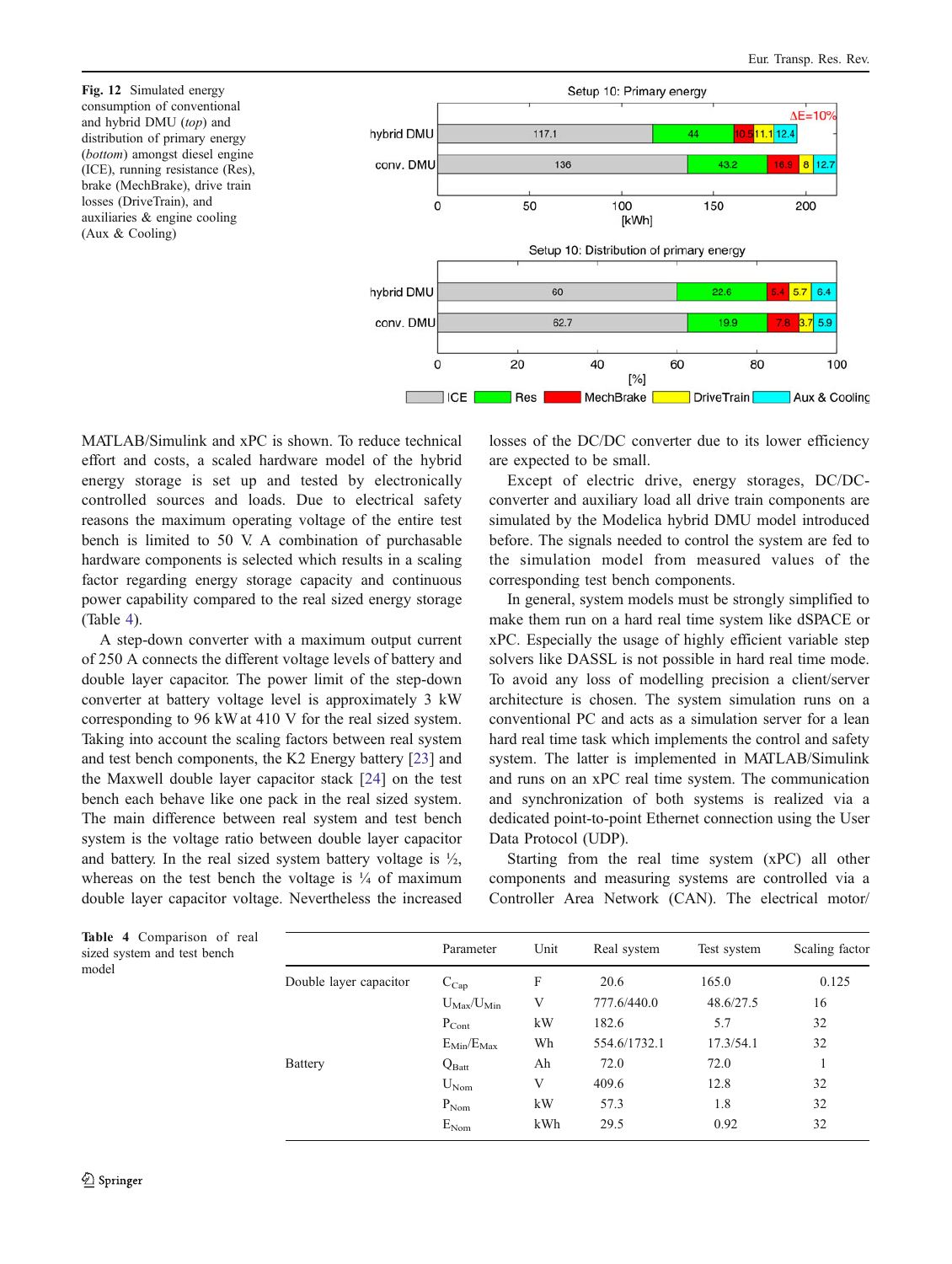



generator is emulated by a Digatron EVT 600–650 IGBT battery test device. This battery test device provides continues power up to 150 kW, voltages up to 650 V and a maximum current of 600 A. In the test setup it works as an electrical source/sink (Fig. 13). Any auxiliaries as well as the engine cooling are emulated by an electrical load, using an analogue signal/CAN converter module for communication. The power flow between double layer capacitor and battery is regulated by the DC/DC converter also using an analogue signal/CAN converter.

In addition to the test bench control, all major measurands are collected by analogue signal/CAN converters and a CAN data logger manufactured by IMC. The voltage measurement of double layer capacitor and battery is done by the analogue signal/CAN converter directly. For current measurements a current transducer is used which allows a galvanic isolated and lossless measurement. For validating the thermal behaviour, resistance thermometers (PT100) are placed at the hotspot of each component. Main focus is the temperature of double layer capacitor and LiFePO battery.

# 5 Test bench results

In the following measured results for setup no. 10 (vMax 120 km/h, station distance 7.5 km, time reserve 3%, station stop time 20 s, 5 driving cycles) are compared to simulation results. Measured and simulated results are in quite good accordance with each other although slight differences are found in the voltage and current profiles of the energy storages. Fig. 14 displays both results with measured values being scaled up to the real system size using the scaling factors defined in Table [4](#page-9-0). Measured battery and double layer capacitor currents show ripples originating from the internal control of the DC/DC converter, but anyway the simulated currents are close to the measured ones. The maximum deviation of simulated and measured battery

currents is found at  $t=110$  s with an absolute difference of 45A. Simulated voltages are also in good accordance to measured voltages, but due to the difference in battery current the measured voltage differs by 3.4% from the simulated battery voltage. The maximum relative error of the double layer capacitor voltage is  $9.8\%$  at  $t=272$  s.



Fig. 14 Comparison of simulated and measured battery and double layer capacitor voltage/current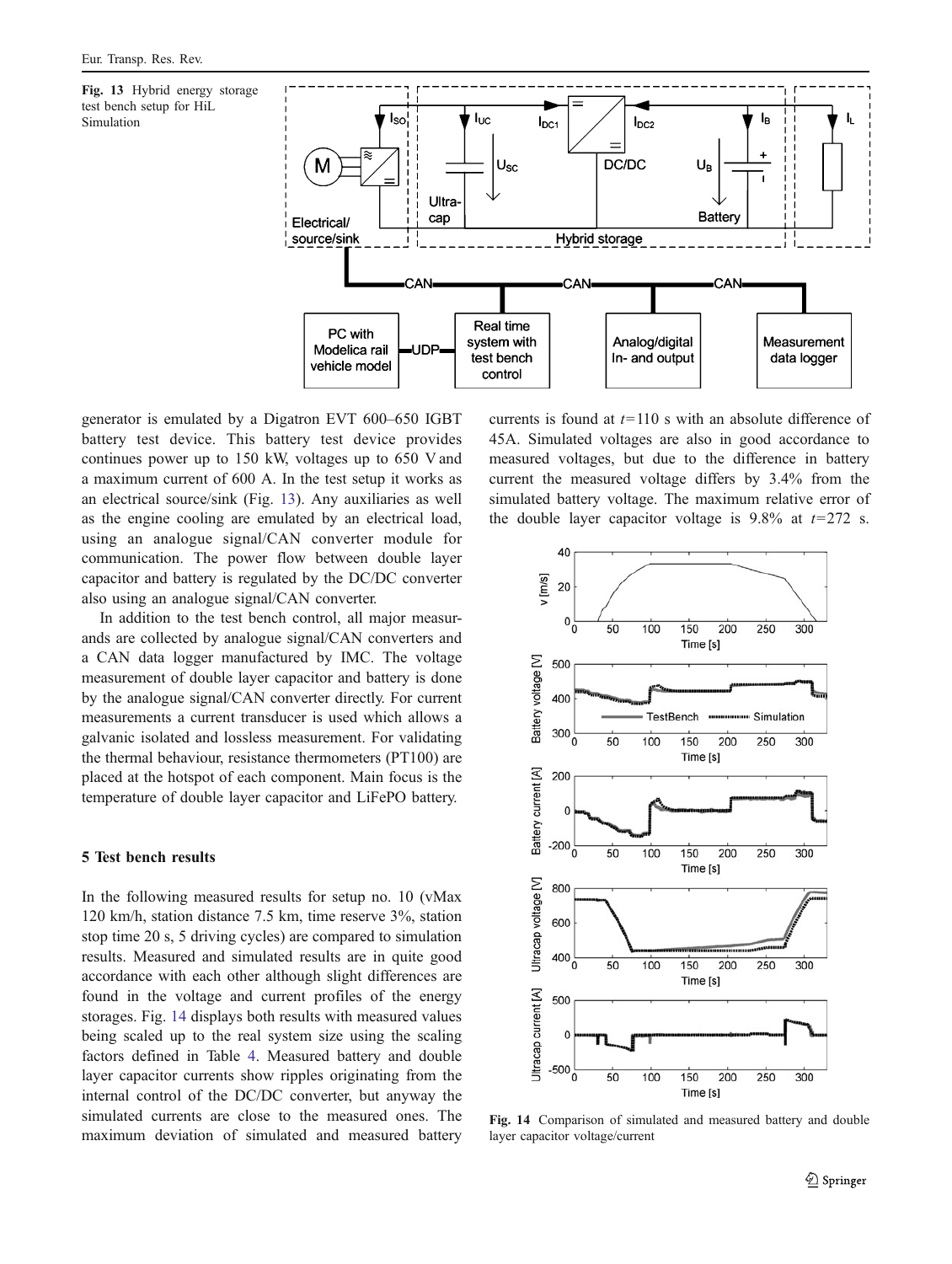<span id="page-11-0"></span>During the measurement the battery temperature increased by roughly 2°C and the double layer capacitor temperature rose roughly 1°C.

The measurements show additional effects which are not modelled in the storage models used in the simulation model. For example the simulated double layer capacitor voltage remains constant when the lower voltage limit of 440 V is reached. In contrast the measurements show a rising voltage level although only a minimal current is fed to the double layer capacitor. The differences in simulated and measured voltages are due to an offset in the DC/DC converter control.

Although an active cooling of the storages was not necessary on the test bench the results of the measured driving cycle setup do not allow the evaluation of long term thermal behaviour. To clarify which kind of cooling (air cooling, forced air cooling or fluid cooling) is required for a real size hybrid energy storage additional long time measurements under defined boundary conditions have to be performed.

# 6 Conclusions

The presented paper describes a new concept for a hybrid hydro-mechanical DMU. This new concept allows fuel savings ranging from 6 up to more than 13% depending on operational parameters such as maximum speed and station distance. Corresponding to the fuel savings  $CO<sub>2</sub>$ -emissions are also reduced by 6 to 13%. In addition the new concept also enables switching off the diesel engine while the DMU is stopped in stations leading to reduced noise and pollutant emissions in the station area.

For the new concept a hybrid energy storage system consisting of battery and double layer capacitors was developed. Compared to battery or double layer capacitor storage systems the hybrid storage is better suited for the requirements and saves roughly 20% of weight.

A scaled model of the hybrid storage was built on a hardware-in-the-loop test bench where a simulation model of the train propulsion system controlled power flows in the hybrid storage system. The measurements of battery and double layer capacitor voltages and currents have shown good accordance to the simulated values. As a major result a tool chain was developed which allows to use the same Dymola software model for the theoretical simulations and to control hardware devices on the HiL test bench.

On the test bench temperatures of battery and double layer capacitor storage could be measured. The HiL-test bench enables validation of models but additional measurements have to be performed to evaluate thermal behaviour of the storages and to develop an appropriate cooling concept for the hybrid storage.

In the future also the simulation models of the storages have to be improved concerning modelling of thermal behaviour. Also a reliable method to detect the actual state of charge of the storage while they are in operation has to be developed.

Open Access This article is distributed under the terms of the Creative Commons Attribution License which permits any use, distribution and reproduction in any medium, provided the original author(s) and source are credited.

### References

- 1. "Unsere Schienenfahrzeuge im Regional- und Stadtverkehr", Publication by Deutsche Bahn AG, 12/2003, available at [http://www.](http://www.deutschebahn.com/site/shared/en/file__attachements/publications__broschures/regional__urban__rolling__stock.pdf) deutschebahn.com/site/shared/en/file\_attachements/publications [broschures/regional\\_\\_urban\\_\\_rolling\\_\\_stock.pdf](http://www.deutschebahn.com/site/shared/en/file__attachements/publications__broschures/regional__urban__rolling__stock.pdf), Date: 20th of December 2010
- 2. Allianz pro Schiene (2006) Bestandszahlen der Diesel- und Elektrotriebfahrzeuge (Anteil der Dieseltraktion am Gesamtbestand 2004)
- 3. Tretow H-J, Weclas M (2002) Fahrzeugantriebe—Stand der Technik und Perspektiven, Sonderdruck Schriftenreihe der Georg-Simon-Ohm-Fachhochschule Nürnberg Nr. 17, ISSN 1616–0762, Nürnberg, Germany
- 4. Nolte R (2003) EVENT—Evaluation of energy efficiency technologies for rolling stock and train operation of railways, Final Report, Commissioned by Union Internationale des Chemins de fer (UIC), Paris, France
- 5. Oettich S (2005) Die flexible S-Bahn: Energiesparende und anschlussoptimierende Flexibilisierung der Fahrweisen und Fahrzeiten, PhD Thesis, Technische Universität Dresden
- 6. Meyer M, Lerjen M et al (2008) Das Energiesparprogramm der SSB, SER—Schweizer Eisenbahn Revue(07/2008)
- 7. Peckham C (2007) T618—Improving the efficiency of Traction Energy Use, Final Report, Rail Safety and Standards Board, London, UK
- 8. Bartosch S (2009) Umweltfreundlich auf der Schiene—Voith Power Pack mit Eco-Komponenten, 4. ÖPNV-Innovationskongress BaWü, March 9th–11th 2009, Freiburg, Germany
- 9. Knörr W, Borken J (2003) Erarbeitung von Basisemissionsdaten des dieselbetriebenen Schienenverkehrs unter Einbeziehung möglicher Schadstoffminderungstechnologien, Final Report, Förderkennzeichen 299 43 111. Umweltbundesamt, Germany
- 10. Nick M (2002) Hybridantrieb mit Nutzung der Bremsenergie bei Dieseltriebwagen, EI—Eisenbahningenieur 53(09/2002)
- 11. Dittus H (2009) Reducing Diesel Railcar CO2-Emissions by means of Electric Energy Storages, ECTRI Young Researchers Seminar 2009, June 3rd–5th 2009, Torino, Italy
- 12. Pehnt M (2001) Ökologische Nachhaltigkeitspotenziale von Verkehrsmitteln und Kraftstoffen, STB-Bericht Nr. 24, Deutsches Zentrum für Luft und Raumfahrt—Institut für Technische Thermodynamik, Stuttgart, Germany
- 13. Behmann U (2009) Rückspeisen von Bremsenergie bei der DB, eb —Elektrische Bahnen 2009(1–2)
- 14. Hillmansen S, Roberts C et al (2009) DMU Hybrid Concept Evaluation—Follow on Work DfTRG/0078/2007 funded by Department for Transport. University of Birmingham, UK
- 15. Furuta R, Kawasaki J et al (2010) Hybrid traction technologies with energy storage devices for nonelectrified railway lines. IEEJ Trans 2010(5):291–297